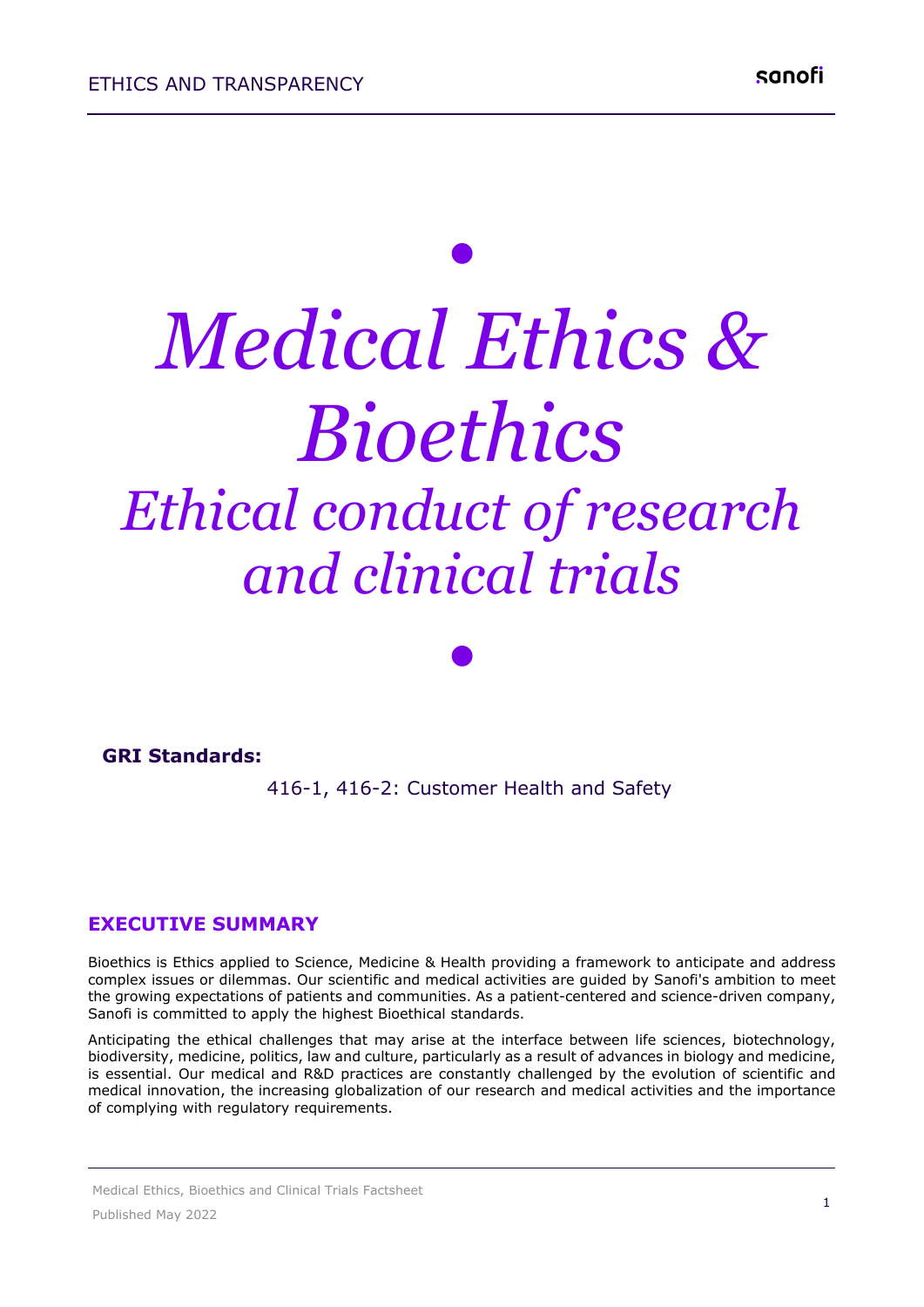As such, Sanofi has put in place a strong governance system overseen by the Sanofi Bioethics Committee to ensure a high level of ethics in scientific and medical activities, better stakeholder engagement and greater transparency.

Bioethical rules are applicable to both our scientific and medical activities. They encompass use of new technologies to develop new medical solutions but also reflection on the usual practices on which society opinion is evolving, such as animal use or use of natural resources.

The mission of medical research is to develop therapeutic solutions responding to specific patient needs. To validate an approach and ensure appropriate benefit to the patient, rigorous scientific approaches and well-designed clinical trials are key factors of success. Ethical rules to conduct clinical trials are constantly evolving to respond to new technical challenges and society transformation.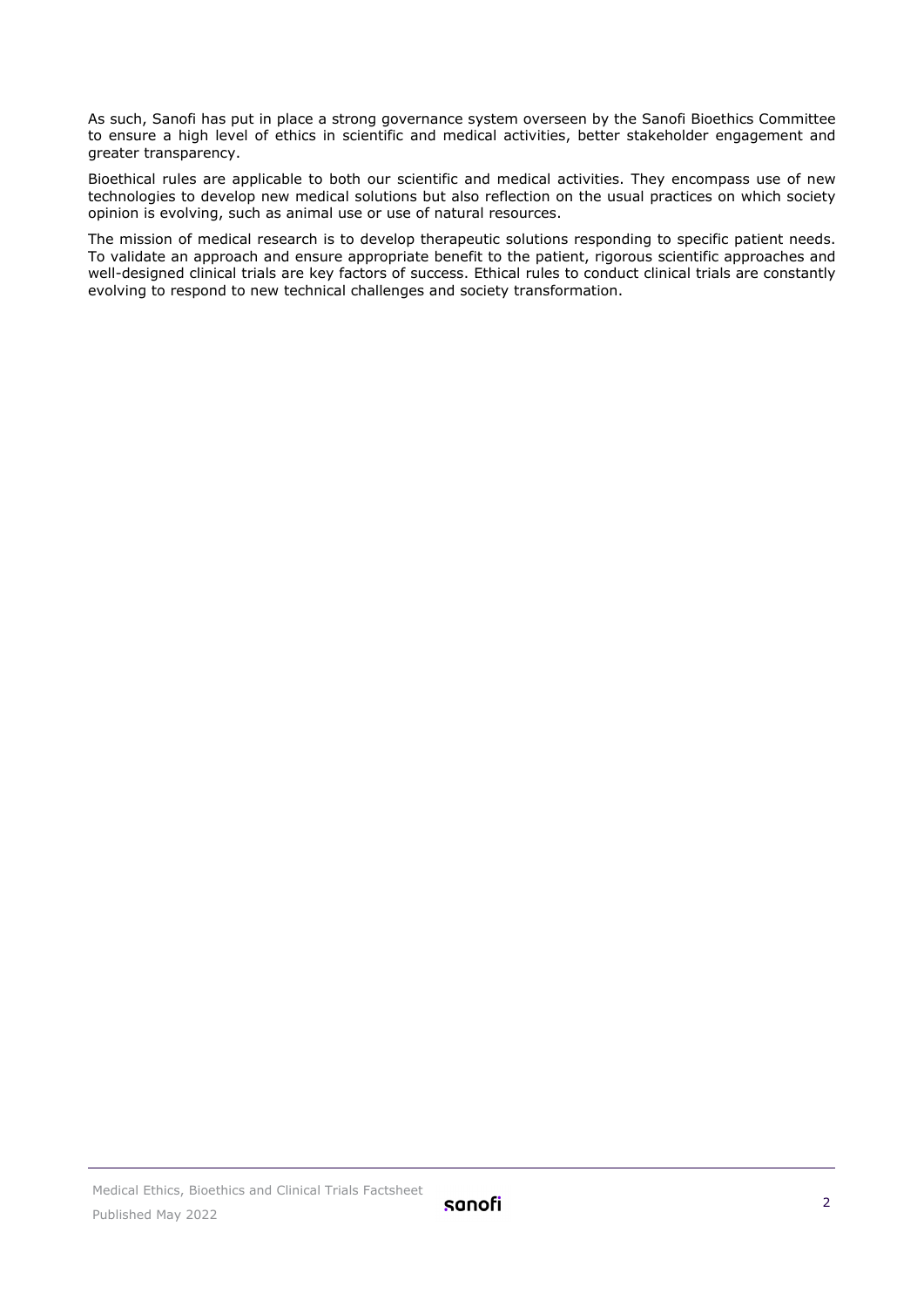# **TABLE OF CONTENTS**

| 1.1. THE SANOFI BIOETHICS COMMITTEE STRONG OVERSIGHT 4        |
|---------------------------------------------------------------|
| 1.2. CONTRIBUTING TO INTERNATIONAL INITIATIVES PROMOTING      |
| 1.3. ETHICAL RESEARCH AND USE OF NEW TECHNOLOGIES 5           |
|                                                               |
|                                                               |
| 2.1. FRAMEWORK FOR ETHICS IN CLINICAL TRIALS: SEVEN KEY       |
|                                                               |
| 2.2. ETHICS IN CLINICAL RESEARCH: OVERSIGHT OF CLINICAL TRIAL |
| 3. Facts and figures on 2021 clinical trials11                |
|                                                               |
|                                                               |
|                                                               |
|                                                               |

## *4. [How do clinical trials work? –](#page-14-0) Infographic ...................15*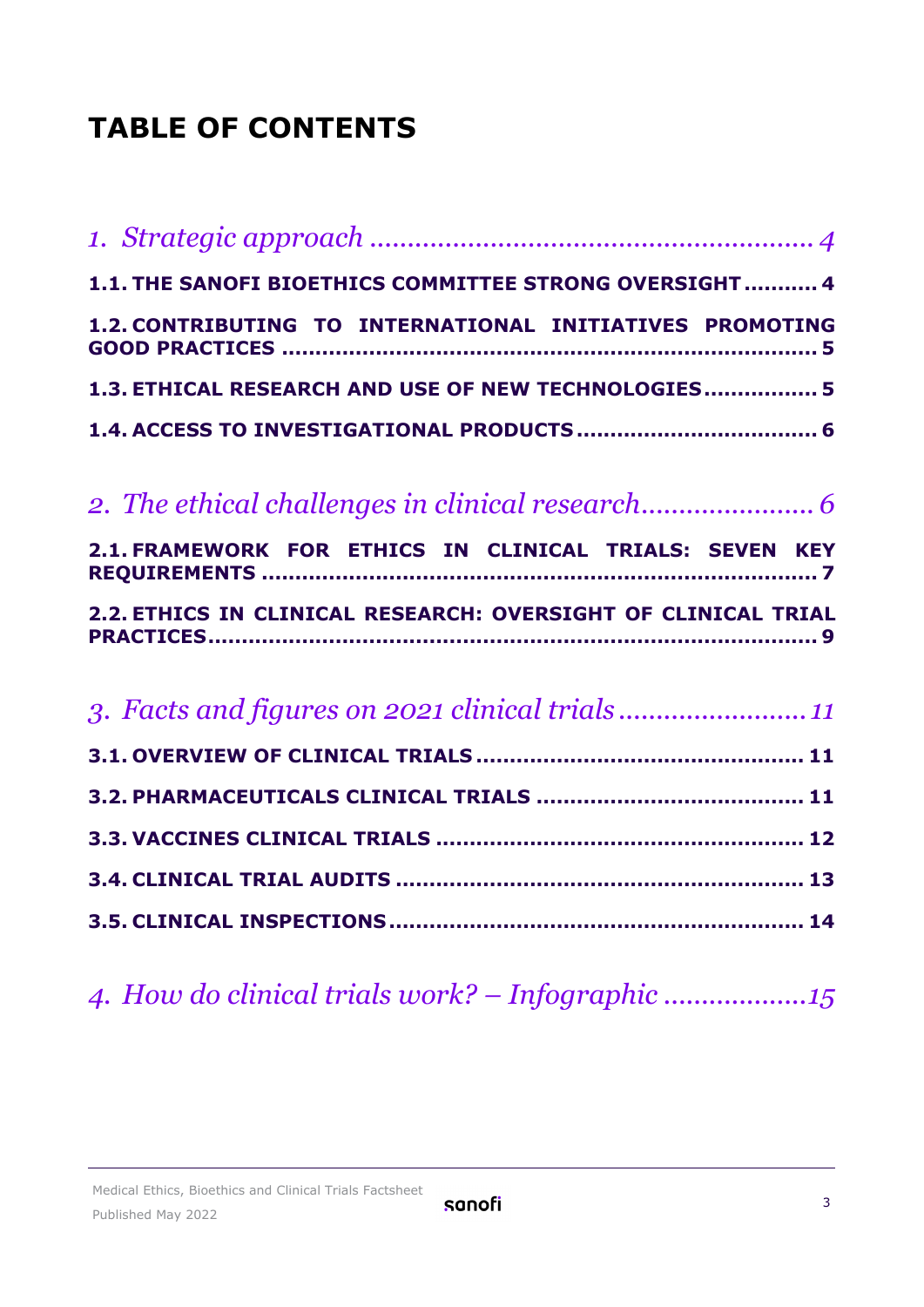## <span id="page-3-0"></span>*1. Strategic approach*

Through our R&D & medical activities, Sanofi aims to constantly innovate in multiple therapeutic areas while meeting the highest ethical standards. Built on a sound governance system overseen by the Sanofi Bioethics Committee, our strategic approach is designed so that our standards and practices are continuously challenged in response to existing and emerging ethical considerations.

We embed this approach in our practices to ensure the responsible use of resources and technologies in research and production and support ethical conduct in clinical development involving patients and healthy subjects.

When preclinical research has been shown to be successful, clinical trials will be conducted on humans. It is important to note that animals are only used in medical research when absolutely necessary and unavoidable – in situations where appropriate alternatives are not available.

The welfare of animals used in research and production processes is of paramount importance for Sanofi. Sanofi has been engaged for many years in initiatives to reduce the use of animals and to develop an ethical framework with a dedicated working group reporting to the Sanofi Bioethics Committee.

*For more information on animal welfare, see our [Document Center:](https://www.sanofi.com/en/our-responsibility/documents-center/) Animal Protection Factsheet*.

Sanofi is also committed to continuously improve the responsible use of resources, including non human genetic resources.

<span id="page-3-1"></span>*For more information on natural resources, see our [Document Center:](https://www.sanofi.com/en/our-responsibility/documents-center/)* Biodiversity *Factsheet.*

#### **1.1. THE SANOFI BIOETHICS COMMITTEE STRONG OVERSIGHT**

Sanofi recognizes the importance of defining, respecting and continuously revisiting and improving consistent and transparent bioethical standards during all our research and medical activities involving humans and animals.

The Sanofi Bioethics Committee (BEC), created in 2012, elaborates Sanofi's positions on bioethics policies to ensure high ethical standards in Sanofi scientific and medical activities that adequately address Sanofi stakeholders' expectations and comply with applicable regulatory standards.

The BEC is a multidisciplinary committee chaired by the Sanofi Chief Medical Officer, Dietmar Berger, with representatives from most of the Sanofi functions, such as R&D, Legal, Medical, GBUs and Corporate Affairs. It is a decision-making body regarding Sanofi bioethics policies and the supervisory authority for Sanofi's bioethics matters. It alerts the Sanofi Risk Committee of any potential bioethics risks that must be addressed as part of Sanofi's corporate responsibility. Ultimately, the BEC is responsible for ensuring respect of ethical medical and research principles, including respect of human dignity in all our R&D and medical activities. The Bioethics Committee:

- **•** establishes high ethical standards for all Sanofi scientific and medical activities;
- addresses and issues recommendations on bioethical questions Sanofi employees may encounter in the course of their activities;
- **•** sponsors specific project or working groups to ensure implementation of bioethics related policies;
- informs internal and external stakeholders about Sanofi's position on the ethical implications of biological research; and
- helps anticipate ethical challenges that may arise at the interface between the life sciences, biotechnology, biodiversity, medicine, politics, law and culture, in particular due to advances in biology and medicine.

It fulfills this role by continually assessing and appraising emerging bioethics issues, discussing potential issues and findings with relevant stakeholders, working with them to devise mitigation plans, and supporting implementation and monitoring of such plans until issues are resolved.

The governance of Bioethics at Sanofi is regularly adapted with the objective to ensure better consideration of stakeholder expectations and greater transparency. As a result, it was decided to create an advisory council composed of experts independent of Sanofi and recognized in the field of Bioethics. This Council,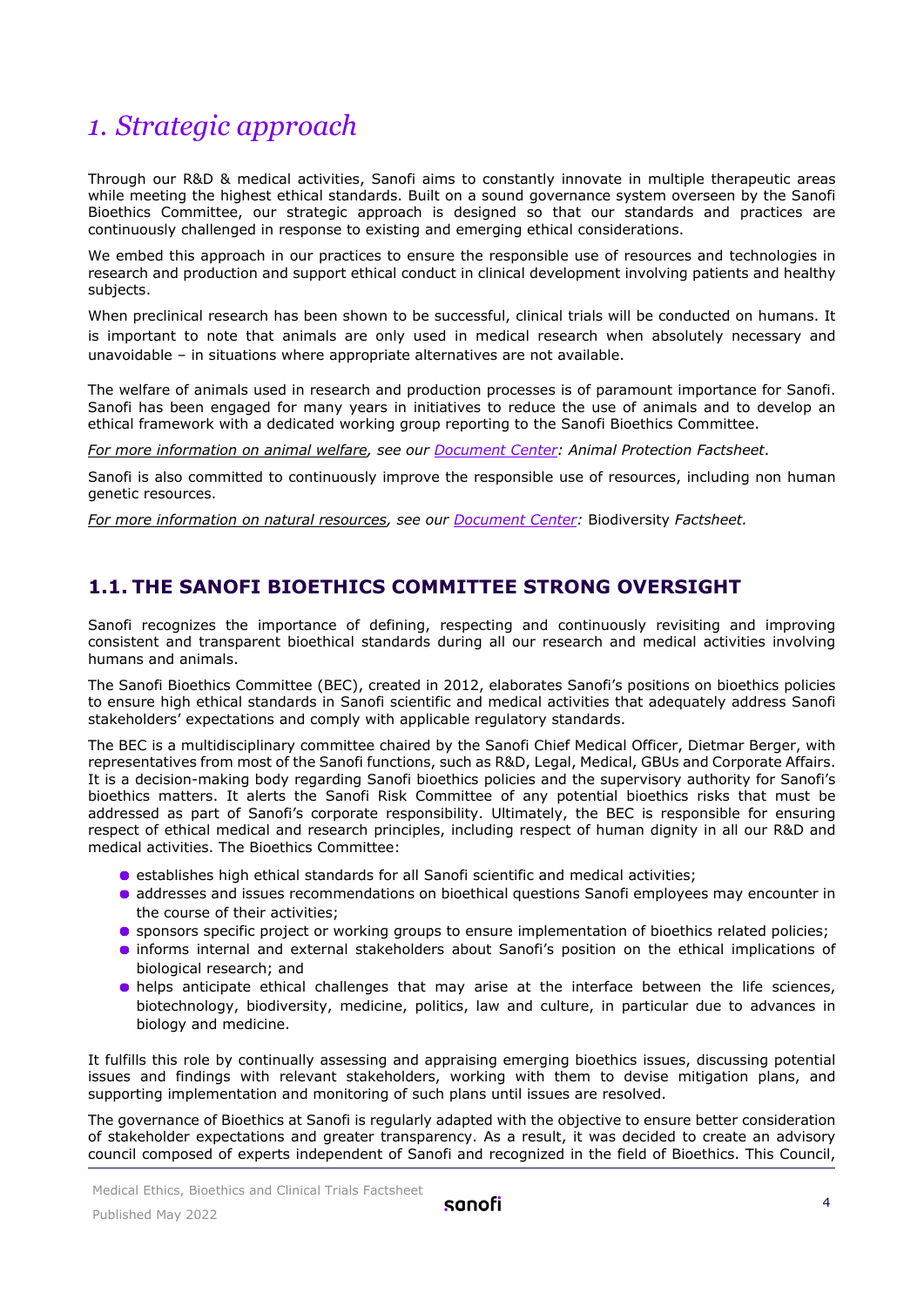named the Advisory Bioethics Council (ABC), is mandated to provide advice on important topics related to Bioethics to enable Sanofi to improve its practices. Sanofi is committed to taking into account their recommendations and to explain the positions adopted on the subjects that will be worked on by the Council. The existing Bioethics Committee continues to develop Sanofi's positions and ensure the operationalization of its policies.

The Advisory Bioethics Council is composed of external bioethicists (three women and five men) representing different generational, academic (doctor, lawyer, philosopher) and cultural backgrounds (Europe, Asia or North America). The Council met for the first time in November 2018 and continues its reflections since then.

#### <span id="page-4-0"></span>**1.2. CONTRIBUTING TO INTERNATIONAL INITIATIVES PROMOTING GOOD PRACTICES**

The Bioethics Committee sponsors external initiatives, such as: TRUST, a project that aims to reduce the risk of "ethics dumping".

Sanofi was on the advisory board of TRUST (crea**T**ing **R**elationships: eq**U**itable, re**S**ponsible, in**T**ernational), funded by the European Commission "Horizon 2020" program. This project aims to reduce the risk of "ethics dumping," namely, exporting to other countries research practices that would not be accepted in Europe on ethical grounds, and to actively address the mechanisms to mitigate such a risk. Sanofi is also part of the CIOMS (Council for International Organizations of Medical Sciences) working group on "Clinical Research in Resource-Limited Settings (RLS)". The CIOMS is an international, non-governmental, nonprofit organization established jointly by the WHO and UNESCO in 1949. The objective of the Working group is "to develop a consensus on relevant scientific issues and propose pragmatic recommendations for improvement of the environment and good practices for randomized controlled clinical trials in RLS" [\(CIOMS\)](https://cioms.ch/working_groups/clinical-research-rls/). The final version was published in 2021.

Sanofi is also participating in bioethics through membership of international organisations, including the Multi-Regional Clinical Trials Center of Brigham and Women's Hospital and Harvard University [\(MRCT\)](https://mrctcenter.org/focus-areas/ethics-conduct-oversight/) and International Federation of Pharmaceutical Manufacturers and Associations [\(IFPMA\)](https://www.ifpma.org/).

#### <span id="page-4-1"></span>**1.3. ETHICAL RESEARCH AND USE OF NEW TECHNOLOGIES**

#### **Research integrity**

In ethics, integrity is regarded as the honesty and truthfulness or accuracy of one's actions. Having integrity means doing the right thing in a reliable way. For Sanofi, research ethics for scientific activities from early research to late stage development are essential:

- **•** for evaluation of the benefit risk of the research by health authorities; and
- **•** for study participant/patient's safety which is intrinsically impacted by the integrity and quality of the data on which a regulatory decision is based.

Sanofi is committed to always make the safety and well-being of study participants/patients its top priority and to adhere to high scientific and ethical standards regarding the conduct of our clinical trials and the rigor of our manufacturing processes (code of conduct).

#### **Ethical use of Human Biosamples**

Medical and biological research using human biological samples (HBS) is conducted to further knowledge that contributes to human health and quality of life. Such samples are important for studies which aim to elucidate the mechanisms of human disease and discover new treatments. The Sanofi bioethics committee has approved a policy to ensure that collection, storage and use of HBS are consistent with high ethical standards which protect the dignity and identity of human donors.

*For more information*, *see policy in our [Document Center.](https://www.sanofi.com/en/our-responsibility/documents-center/)*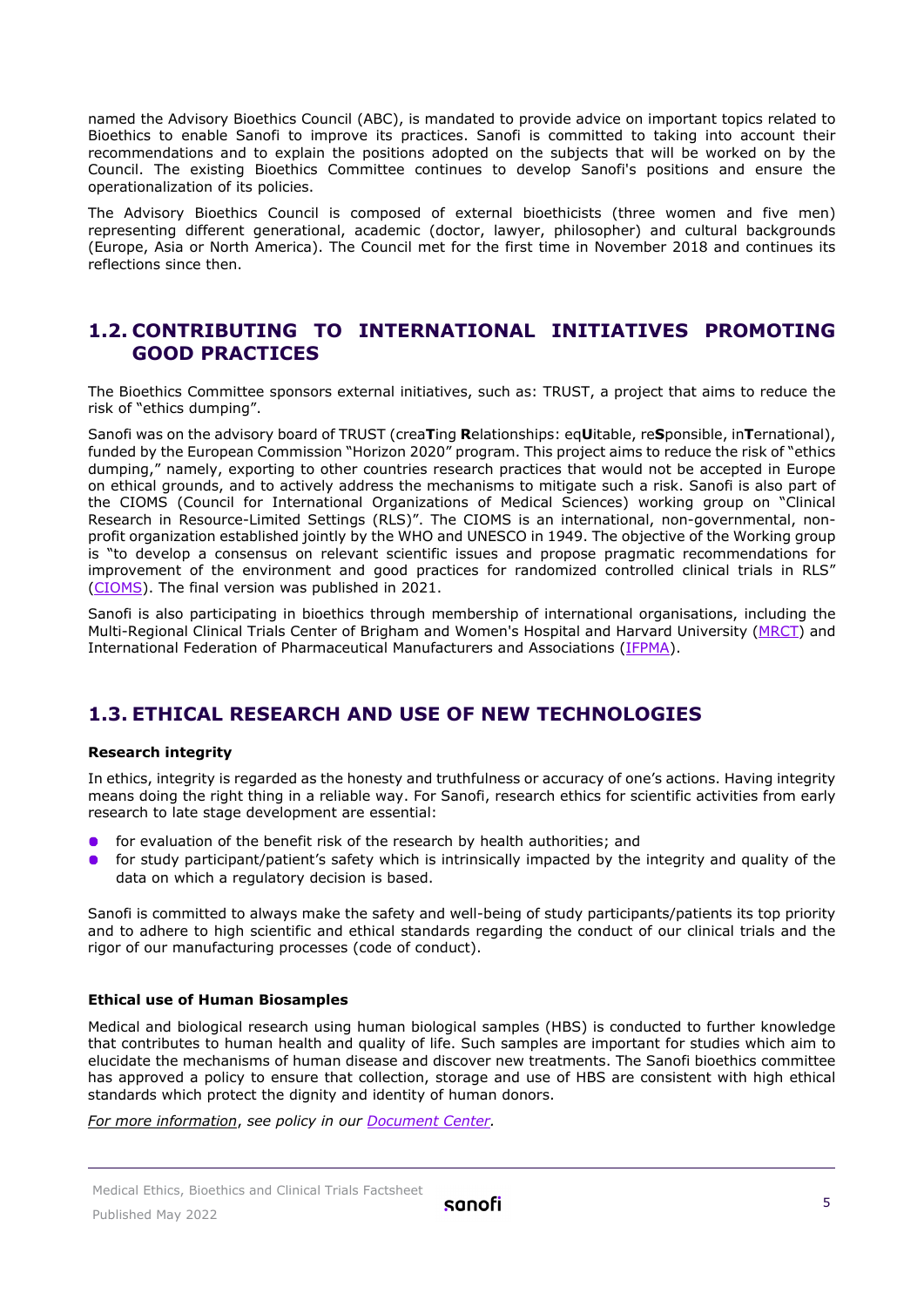Human stem cells can differentiate into specialized cell types. They represent a unique research material and have a huge therapeutic potential. Stem cells are already part of some life saving therapeutic solutions. The potential ethics issues mainly depend on the origin of the cells (embryonic/fetal versus adult). These ethical considerations vary widely and depend, to some extent, on an individual's cultural background and religious beliefs. To reflect on the specificity of these human biosamples, Sanofi has published different policies and carefully monitored their use in Sanofi research.

#### **CRISPR / Gene therapy**

The rapid evolution of easy-to-use genome editing technology (such as CRISPR Cas 9) has raised questions about its utilization in humans as therapeutic tools, or to modify human germline genes. Recent editing of the genome of the human embryo with the CRISPR/Cas9 editing tool showed that the issue is not theoretical and generated a debate amongst top scientists around the world regarding the ethical considerations of its effect on the future generations. Sanofi has published a policy to delineate the limit of use of this technology as a tool or as a therapy.

#### <span id="page-5-0"></span>**1.4. ACCESS TO INVESTIGATIONAL PRODUCTS**

Individuals participating in our clinical trials may be provided with the treatment being investigated. The purpose of these trials is to discover whether a treatment is safe and effective. We submit a full dossier of evidence from trials and other data to regulatory authorities, who make the final decision to approve the potential treatment (marketing authorization application). Until the regulatory authority has made this decision, the treatment remains experimental and is not generally available to patients outside of clinical trials. However, patients who cannot participate to these trials and who meet certain criteria can request access, through their physician, to the investigational treatment through Managed Access Programs (MAPs).

Sanofi has put in place these MAPs, programs under which investigational medicines (medicines for which a marketing authorization application is ongoing) may be used to treat certain patients who cannot enroll in an ongoing clinical trial. Sanofi "Managed Access" addresses the need of treating patients affected by life-threatening, long-lasting or seriously debilitating illnesses by making such medicines available to eligible patients.

The Bioethics Committee has approved the Sanofi policy position on Access to investigational treatments (compassionate use policy).

Sanofi has a dedicated website to facilitate access to the compassionate use of our products in development. *For more information, see: [Managed Access Programs \(MAPs\)](https://www.sanofi.com/en/science-and-innovation/clinical-trials-and-results/sanofi-manage-access-program)*.

For study participants continuous access to treatment (Post access trial policy), see below under the clinical trial section.

### <span id="page-5-1"></span>*2. The ethical challenges in clinical research*

All our clinical trials are run in accordance with the Principles of Good Clinical Practice (GCP) and international ethical standards, in particular the Helsinki Declaration on ethical principles regarding human experimentation.

As we conduct research designed to develop new healthcare solutions, we must continually examine our practices and processes from an ethical standpoint. Ensuring respect for ethics across our R&D activities requires addressing potential challenges that may arise in response to:

- social and economic trends:
- **•** new biotechnologies;
- **•** scientific advances in other fields;
- **•** public health priorities;
- **•** specific development needs; and
- **•** public demand for greater transparency and privacy protection.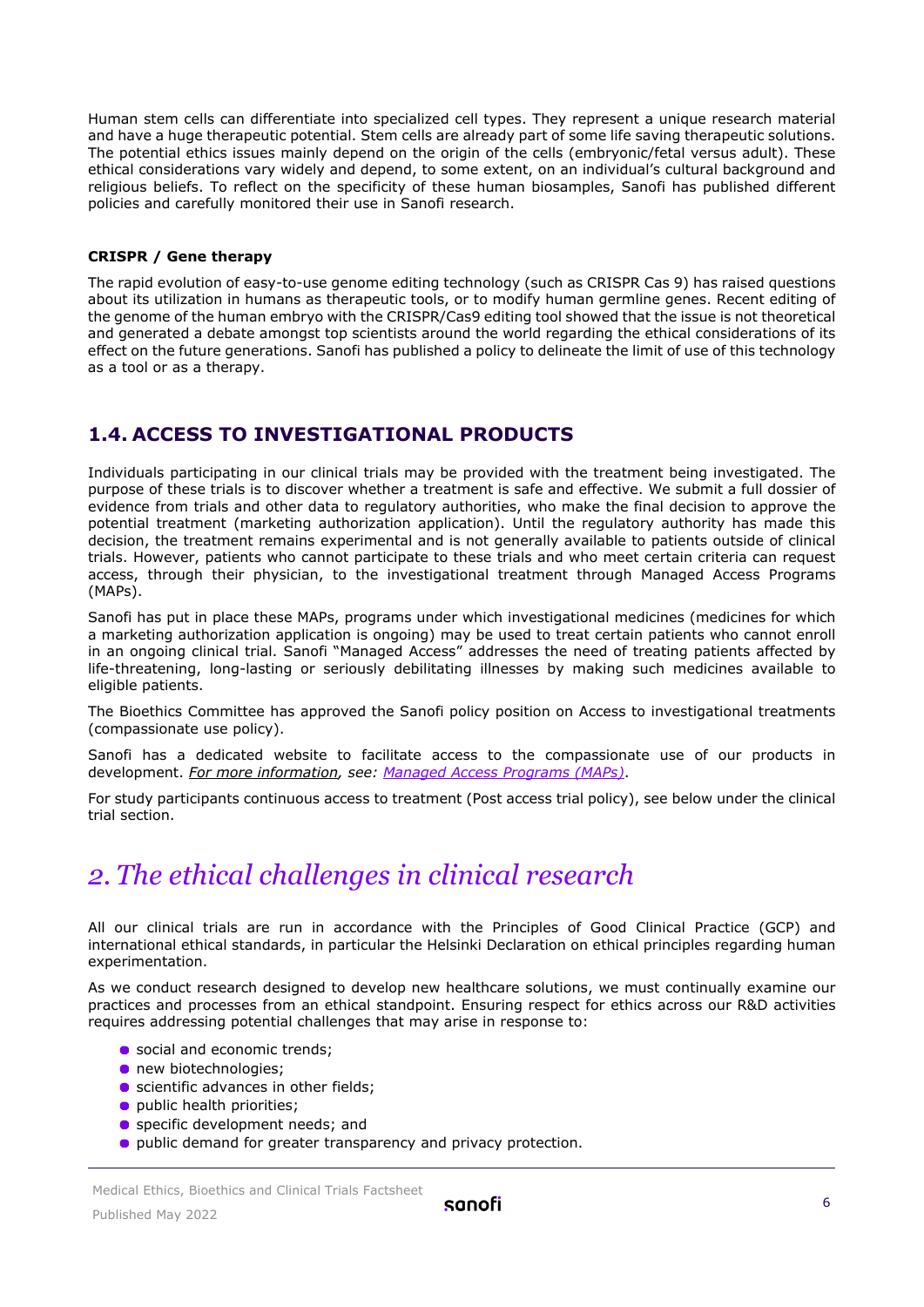Sanofi must constantly adjust and adapt our practices and processes in light of new developments in all of these areas.

#### <span id="page-6-0"></span>**2.1. FRAMEWORK FOR ETHICS IN CLINICAL TRIALS: SEVEN KEY REQUIREMENTS**

The purpose of ethical guidelines is to protect patients and healthy volunteers and preserve the integrity of scientific research. The Journal of the American Medical Association (JAMA) has published seven ethical requirements<sup>([1](#page-7-0))</sup> to quide the conduct of research. We use these requirements as a framework for evaluating the ethics of our clinical research studies.

*For more information, see:* [What makes clinical research ethical](http://jamanetwork.com/journals/jama/fullarticle/192740)*[?](http://jamanetwork.com/journals/jama/fullarticle/192740)*

#### **2.1.1. Social or scientific value**

Sanofi's in-house committees (e.g., the Development Working Group within the R&D organization and Protocol Review Committees) systematically review clinical study protocols, extended synopses and amendments to confirm that the scientific and medical questions the research seeks to address correspond to a clinical need.

#### **2.1.2. Scientific validity**

To produce rigorous, reliable and valid data, our approach includes a systematic review by Sanofi's internal experts so that the most up-to-date therapeutic guidelines are integrated into our study methodology and evaluation tools. External experts are also consulted when necessary.

#### **2.1.3. Fair subject selection**

We recruit study participants all over the globe for our clinical trials. In selecting study sites and determining inclusion criteria, we are careful to strike a balance between the quality of local clinical research infrastructures and targeted patient populations to confirm that the disease area and product being investigated correspond to an actual need within the community. As a signatory to the Guiding Principles on Access to Healthcare, our practice is to perform clinical studies in countries where we intend to make the product available, if the development program is successful.

*For more information, see: [The Guiding Principles on Access to Healthcare](http://gpah.bsr.org/en/principles)*.

To ensure that the products are tested in the population that will benefit from the treatment under development, Sanofi bioethics committee has recently developed an ethical policy on ["Minority Diversity in](https://www.sanofi.com/-/media/Project/One-Sanofi-Web/Websites/Global/Sanofi-COM/Home/common/docs/our-responsibility/documents-center/factsheets-pdf6-2020/Sanofis-Policy-Position-on-Minority-Diversity-in-Human-Clinical-Trials-EN.pdf?la=en)  [Human Clinical Trials"](https://www.sanofi.com/-/media/Project/One-Sanofi-Web/Websites/Global/Sanofi-COM/Home/common/docs/our-responsibility/documents-center/factsheets-pdf6-2020/Sanofis-Policy-Position-on-Minority-Diversity-in-Human-Clinical-Trials-EN.pdf?la=en). Sanofi and other member companies of the Pharmaceutical Research and Manufacturers of America (PhRMA) have also recently committed to a set of [PhRMA Principles on Clinical](https://phrma.org/Codes-and-guidelines/PhRMA-Principles-on-Conduct-of-Clinical-Trials)  [Trial Diversity.](https://phrma.org/Codes-and-guidelines/PhRMA-Principles-on-Conduct-of-Clinical-Trials) In addition, Sanofi R&D has recently created a Clinical Trials Inclusion & Diversity Program (CT-IDP) which is working to identify ways to enhance our ability to recruit diverse trial participants and reduce barriers to inclusion. We are also collaborating with industry partners through forums, such as TransCelerate, the Society for Clinical Research Sites (SCRS) and the Biotechnology Innovation Organisation (Bio), to explore solutions to increase trial inclusion and diversity.

<sup>1</sup> Emanuel E.J., Wendler D., Grady C. "What makes clinical research ethical?" JAMA. 2000; 283: 2701-2711.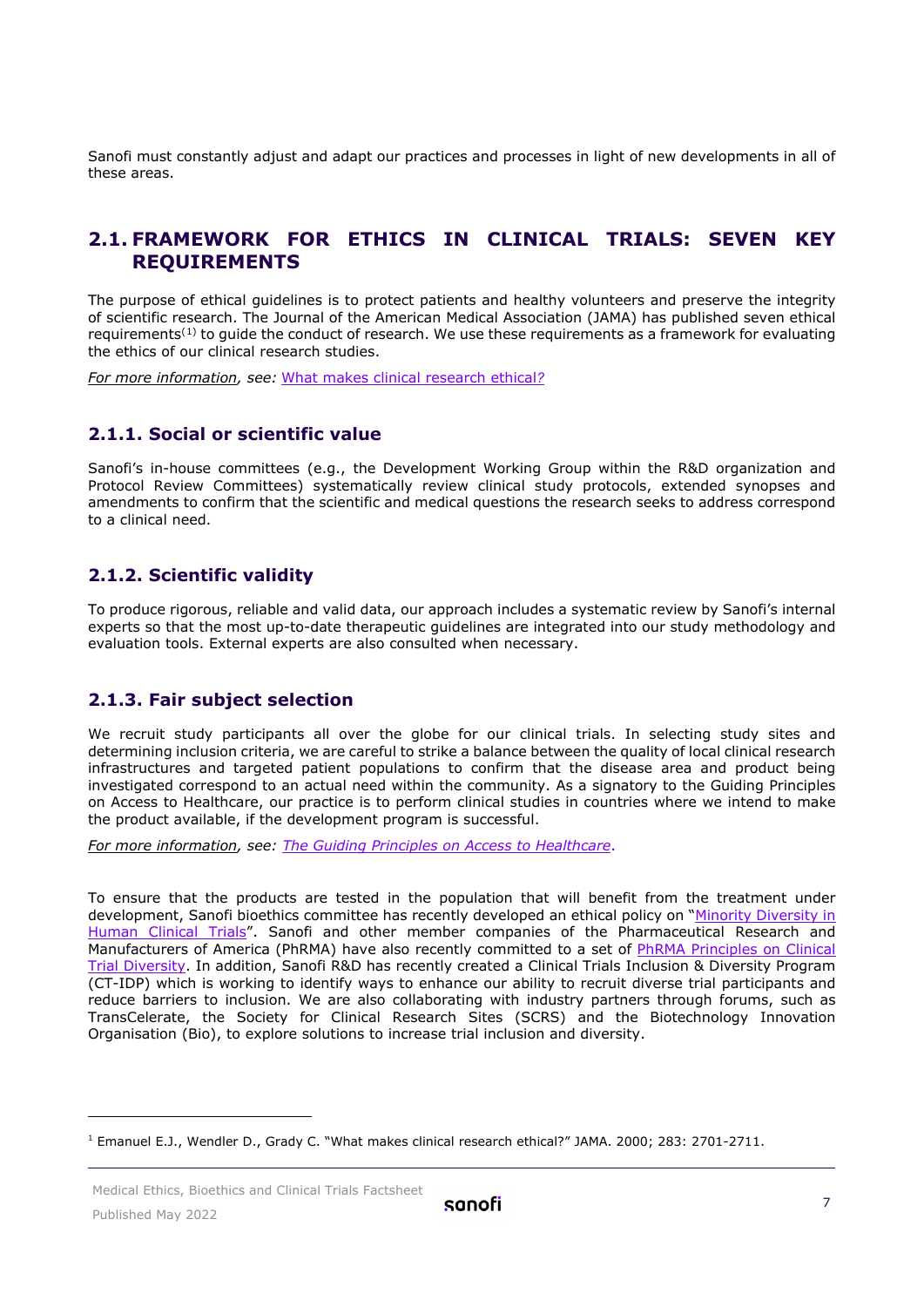#### **2.1.4. Favorable benefit risk ratio**

Sanofi continuously assesses the benefit risk profile of all our products in development and marketed products, both prescription medicines and over-the-counter products. To help ensure that healthy subjects and patients are not exposed to a disproportionate risk in relation to the expected benefits of the product being studied, we have a dedicated governance framework that covers all phases of development and commercialization. Several committees and processes are pivotal to this framework, which is overseen by the Benefit Risk Assessment Committee (BRAC) under the direction of Sanofi's Chief Medical Officer.

*For more information, see our Document Center: [Pharmacovigilance: Monitoring Product Safety to Protect](https://www.sanofi.com/-/media/Project/One-Sanofi-Web/Websites/Global/Sanofi-COM/Home/en/our-responsibility/docs/documents-center/factsheets/Pharmacovigilance.pdf?la=en)  [Patients](https://www.sanofi.com/-/media/Project/One-Sanofi-Web/Websites/Global/Sanofi-COM/Home/en/our-responsibility/docs/documents-center/factsheets/Pharmacovigilance.pdf?la=en)* Factsheet.

#### **2.1.5. Independent review**

Sanofi only initiates clinical trials once they have received a favorable assessment by the independent ethics committee and by health authorities to protect participants' safety and welfare. The independent ethics committee and the health authorities are informed of any significant study related events or issues that arise during the course of the trial.

#### **2.1.6. Informed consent**

Sanofi processes are designed to assure that all study participants (patients and healthy subjects, or their legal representatives) enrolled in any clinical trial we conduct have given their free and informed consent to participate in the trial. Study participants must be informed about the purpose of the research so that they can understand the information and are able to make a voluntary decision about whether to enroll. Regardless of a trial objective, it must be designed to protect the safety of participating subjects and guarantee that they give their voluntary consent based on clear, complete information that is expressed in an understandable, non-technical style, especially for trial participants who may be vulnerable for any reason. Informed consent must be obtained prior to any procedure or change in the procedure required by the study protocol and before any data is collected.

The individual informed consent process is the cornerstone of ethical recruitment of participants in clinical trials. The study participant should be the central focus of this process, which is not just about signing forms. Our continuous improvement process looks especially at participants' age, literacy and other factors that may potentially make them vulnerable.

Information that must be provided to participants to help ensure free and informed consent:

- 1. the purpose and methodology of the study;
- 2. the difference between participation in a study and medical care:

*when the investigator is also a treating physician, he must explain that he is acting not in his capacity as a treating physician, but as an investigator. Explaining the experimental nature of the proposed study will help show how this is different from medical care,*

- 3. study specific constraints which are added to those related to standard care;
- 4. potential risks and benefits related to participation in the study;
- 5. alternatives to participation in the study (especially important if an individual's decision to participate in the trial may have financial implications, such as care provided for free during the study but not under the local health system):

*study participants must be presented with the choice to either participate in the study or to receive care from the local health system. All the pros and cons of participation (financial and non-financial, such as study specific constraints) must be clearly presented to the participant to enable an informed decision,*

6. compensation for expenses during the study:

*the goal is to fairly compensate participants for expenses without creating a situation where this might constitute an undue financial incentive to participate,*

- 7. measures in the case of an adverse event;
- <span id="page-7-0"></span>8. participant's post study access to the medicine or vaccine being tested, or alternative treatment;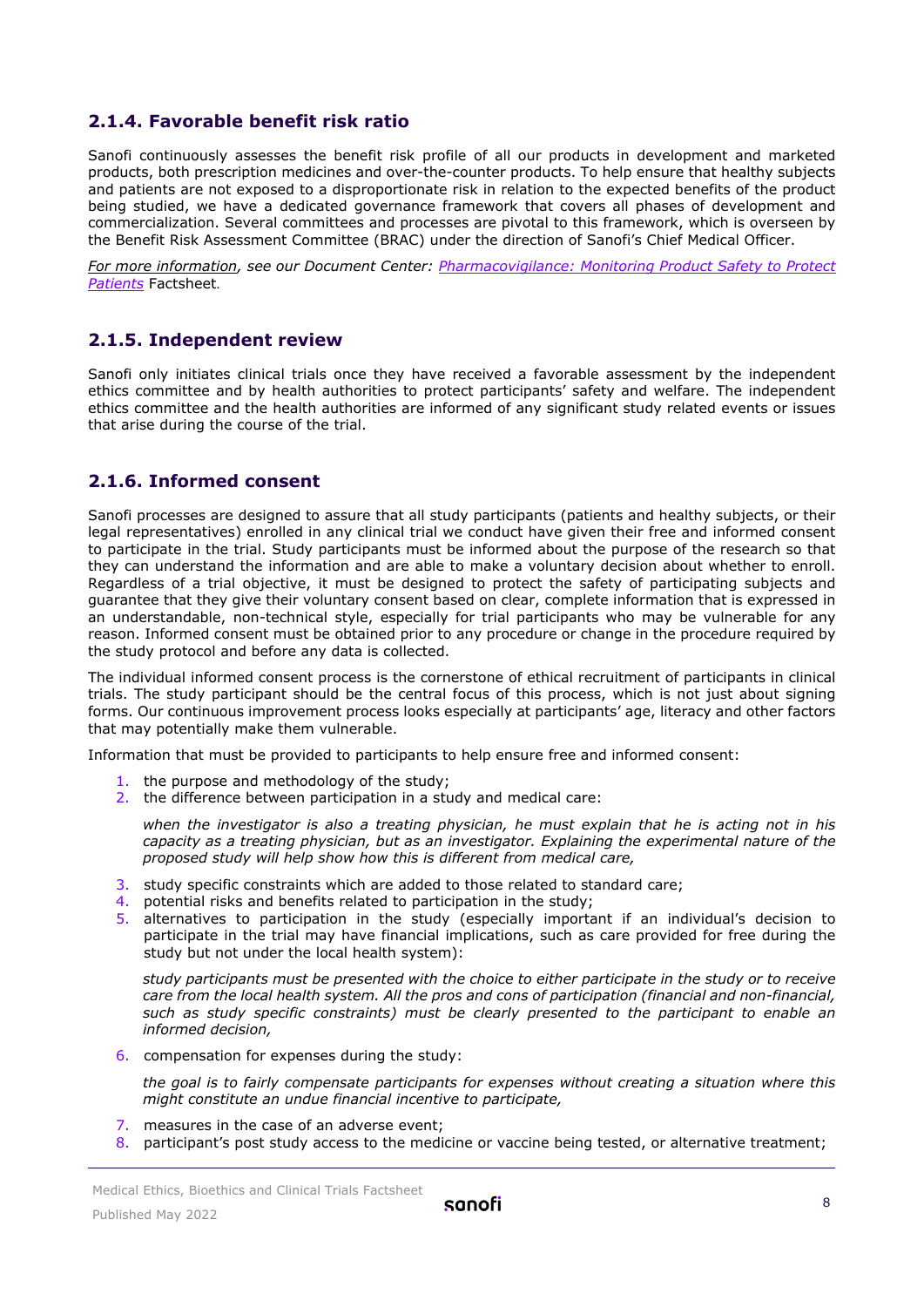- 9. study interruption and withdrawal of consent; and
- 10. access to information before, during and after the study.

Respect for participants' privacy and confidentiality of individual data

*For more information see our Document Center: Sanofi [Post-Trial Access Policy](https://www.sanofi.com/-/media/Project/One-Sanofi-Web/Websites/Global/Sanofi-COM/Home/common/docs/our-responsibility/documents-center/Document-center-new/2019_Post-Trial-Access-to-Investigational-Products-Policy.pdf?la=en) and Sanofi Policy on ["Incidental Findings"](https://www.sanofi.com/-/media/Project/One-Sanofi-Web/Websites/Global/Sanofi-COM/Home/common/docs/our-responsibility/documents-center/Document-center-new/2019_Incidental-Findings-Policy.pdf?la=en).*

#### **2.1.7. Respect for potential and enrolled subjects**

Trial sponsors should ensure participants' privacy is appropriately protected. Moreover, enrolled subjects must be properly informed of newly discovered risks or benefits and results and be given the opportunity to withdraw from the trial at any time. Sanofi has organized a number of initiatives to safeguard confidentiality. For example, our Chief Privacy Officer, who is a member of the Bioethics Committee, reviews challenges that may arise in connection with protecting the privacy of persons enrolled in a clinical study. This is especially important with the advent of new technologies, such as electronic forms used to obtain informed consent.

The enrollment of potentially vulnerable subjects and patients in a clinical study requires particular attention, especially in pediatric clinical studies or those conducted in countries with fragile health systems.

#### <span id="page-8-0"></span>**2.2. ETHICS IN CLINICAL RESEARCH: OVERSIGHT OF CLINICAL TRIAL PRACTICES**

To ensure respect for ethics across our R&D and medical activities, we monitor and audit our processes as we continuously seek to improve them.

#### **2.2.1. Monitoring quality in clinical trials**

Maintaining accuracy and quality throughout a clinical study requires an ongoing, active process based on two complementary systems:

- quality control consists of periodic operational checks within each functional department to make sure that clinical data are generated, collected, handled, analyzed and reported in line with requirements. Each investigating site is monitored by a representative of Sanofi two to eight times a year, and more often if necessary; and
- quality assurance involves the systematic and independent examination of all trial related activities and documents. This includes site audits, vendor audits and system/process audits, as well as inspections and preapproval inspections.

#### **2.2.2. Limiting the risk of misconduct by a clinical investigator**

To limit the risk of potential misconduct by a clinical investigator, we utilize central data surveillance and onsite trial site monitoring that provides early detection of any signals that indicate potential deviations, enabling us to implement corrective and preventive actions. We have set up systems to detect, prioritize, assess and mitigate potential risks caused by deviations. In the event of a serious deviation (e.g. data fabrication, scientific misconduct or serious non-compliance at investigator sites), we determine the best course of action according to the severity of the situation. Measures may include an in-depth investigation by a cross-disciplinary panel or termination of the trial for that particular investigator site, and notification of the ethics committees and the health authorities.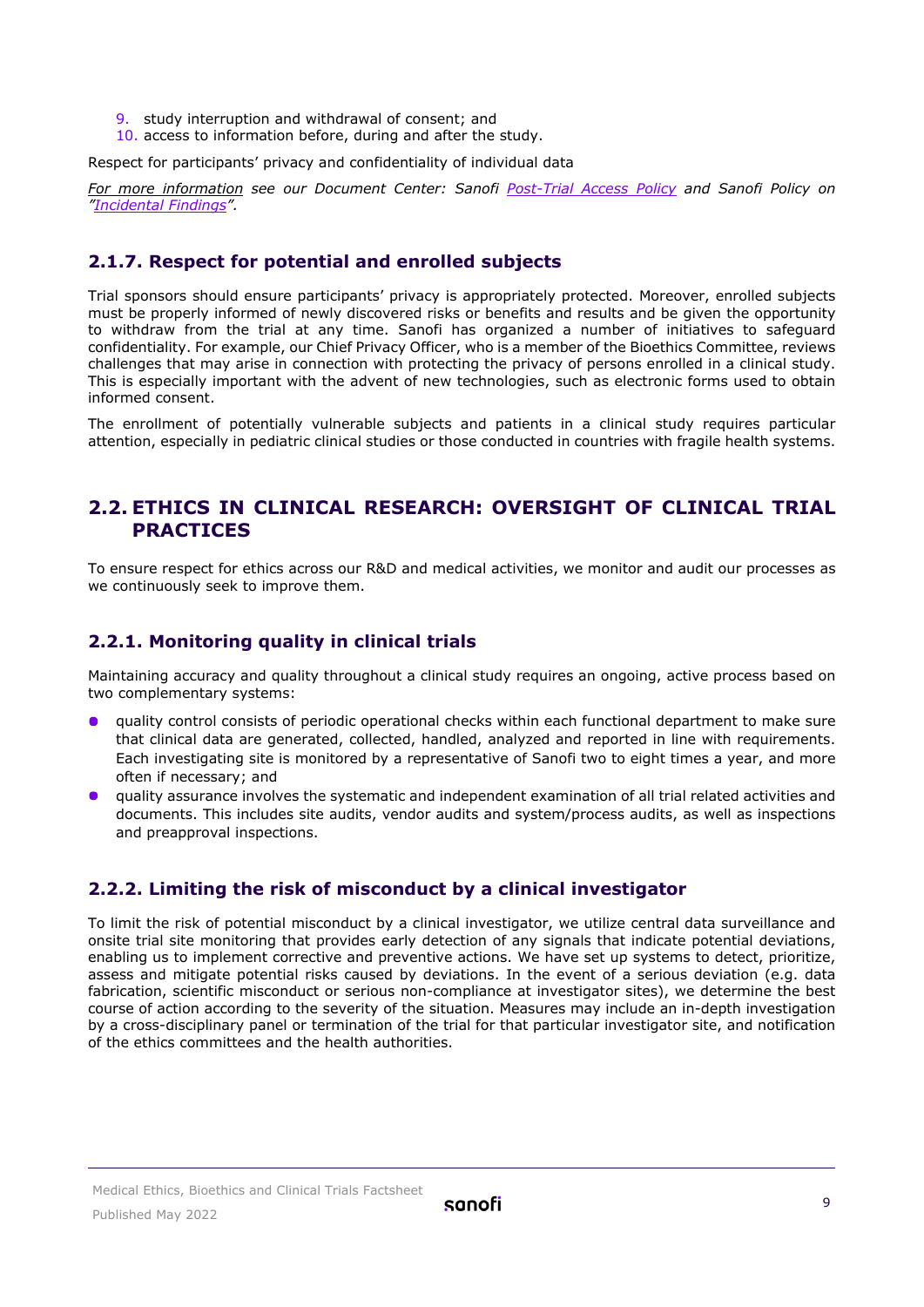#### **2.2.3. Internal clinical audits**

We conduct internal audits of our trials, associated systems and contractors to protect participants' safety and ensure continuous improvement and compliance with our quality standards. Our audit strategy relies on a risk-based approach where each trial is assigned a risk level.

High risk trials include pivotal trials (i.e., conducted to support the registration dossier) and trials for dose selection. All such studies are included in an audit program with 8-10% of active investigating sites being audited.

Moderate risk applies to trials to support dossiers, such as proof of concept, safety studies and important post-marketing trials. Between 50% and 75% of these studies are part of an audit program, with 2-5% of active sites being audited.

Low risk trials are subject to system audits. Readiness for an inspection by health authorities is another component of our audit strategy. Various criteria are used to select the sites to be audited (e.g. number of patients enrolled, number of protocol deviations, past experience with that site, etc.). In addition, for cause audits may be carried out in the event of suspected misconduct.

#### **2.2.4. Outsourcing clinical trials**

The Quality Management of Outsourcing initiative is a Global Quality initiative implemented to harmonize outsourcing processes across R&D. This initiative pays particular attention to Clinical Research Organizations (CROs). Its continuous improvement objective is to streamline processes across Sanofi and ensure a strong focus on quality that is consistent with our in-house practices. It addresses CRO selection, qualification and oversight visibility through a central repository for both the corporate and local levels.

#### **2.2.5. Our commitment to share clinical trial data and documents**

Sanofi is committed to sharing appropriate patient level clinical trial data and study reports with qualified researchers. Eligible trials for products that received regulatory approval from US and/or EU agencies, as of January 1, 2014, are available upon request. In addition, Sanofi will review ad hoc requests for studies that are not currently listed on the data sharing site. Requests for clinical trial data are reviewed and approved based on scientific merit, by an independent panel of experts. All patient level data remain anonymous to protect the privacy of patients who participated in clinical trials, in compliance with applicable laws and regulations.

*For more information, see*: *[Access to clinical trial data](https://www.sanofi.com/en/science-and-innovation/clinical-trials-and-results/our-data-sharing-commitments)*.

#### **2.2.6. Our commitment to transparency**

Sanofi is committed to being transparent about our medical research and to providing healthcare professionals and patients with all useful information about our development projects and products so that they can make informed medical decisions. Sanofi is ensuring high performance standards in registering our trials and reporting clinical trial results. We respect and follow all relevant governmental regulations concerning the disclosure of clinical trial results.

In addition to these core principles, a new policy on sharing and transparency of clinical data was adopted by our Bioethics Committee in 2017 [\(link\)](https://www.sanofi.com/-/media/Project/One-Sanofi-Web/Websites/Global/Sanofi-COM/Home/common/docs/our-responsibility/documents-center/Document-center-new/2019_Clinical-Trial-Data-Sharing-Policy.pdf?la=en*).

Sanofi's clinical trial results are publicly available on the [EU Clinical Trials Register](https://www.clinicaltrialsregister.eu/) or the [Sanofi website.](https://www.sanofi.com/en/science-and-innovation/clinical-trials-and-results/our-disclosure-commitments)

#### 2.2.7. **Our commitment to patients**

Sanofi R&D teams are working directly with patient communities and patient organizations to fully understand their priorities, experiences, needs, and challenges. By listening and focusing on translating patient insights into actions, from the earliest stages of development through clinical trials and beyond, we can develop new healthcare solutions with meaningful outcomes, address unmet needs, and improve health-related quality of life.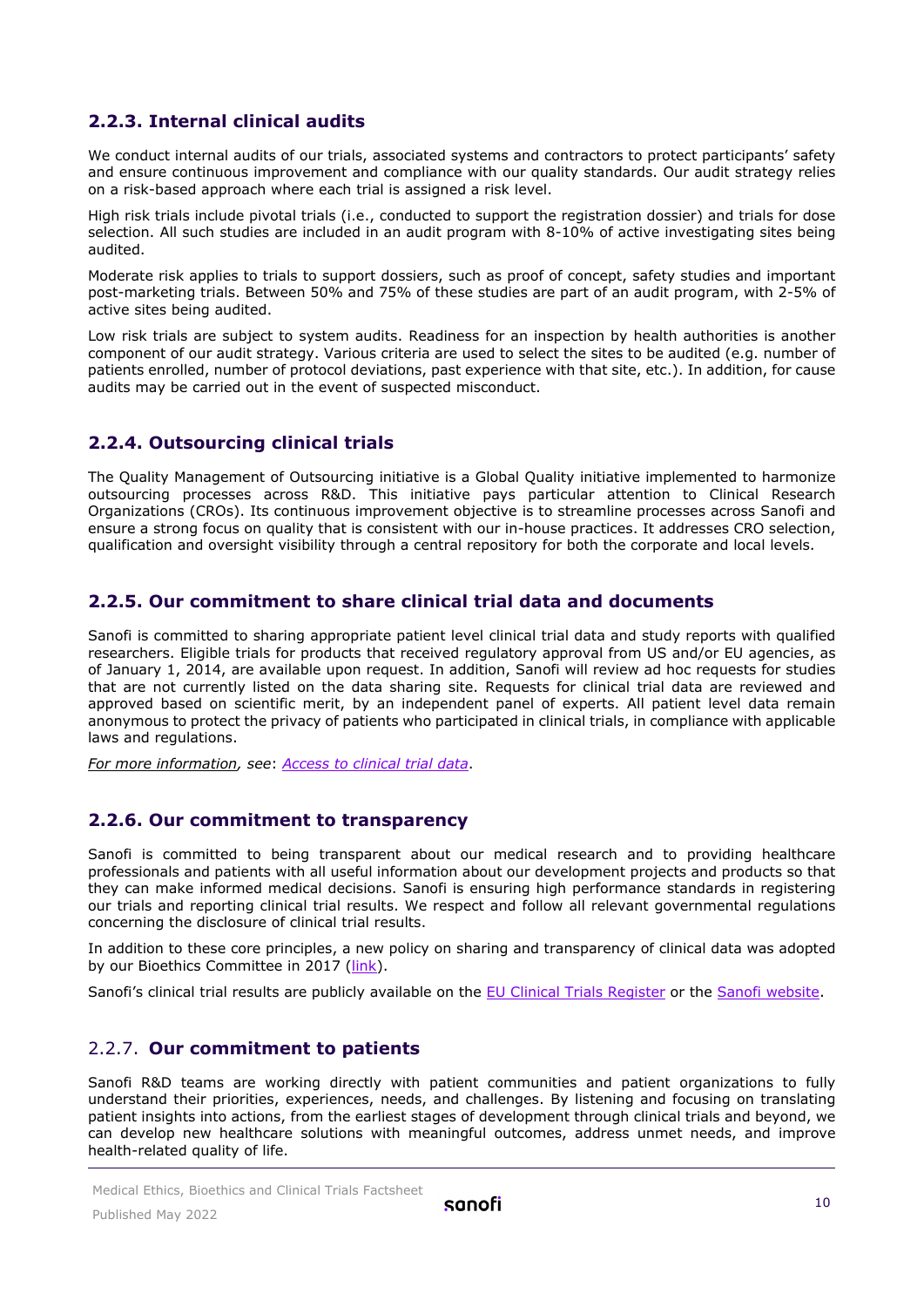In addition to integrating patient insights into our clinical trials, Sanofi has also launched several initiatives that make it easier for patients to participate to clinical trials, including increased access to trial information and the possibility to participate to clinical trials from home through direct to patient shipping of trial medication, patient home visits and the use of wearable devices and telemedicine tools.

Our commitment to patients also extends beyond developing therapies. For example, we provide patient support and patient advocacy programs, educational materials, and other resources to inform and empower patients and their families.

*For more information , see: [Clinical trials and results](https://www.sanofi.com/en/science-and-innovation/clinical-trials-and-results) and [Patient support.](https://www.sanofigenzyme.com/en/patient-support)*

## <span id="page-10-0"></span>*3. Facts and figures on 2021 clinical trials*

#### <span id="page-10-1"></span>**3.1. OVERVIEW OF CLINICAL TRIALS**

In 2021*,* **212** clinical trials were conducted by Sanofi:

- 172 with Pharmaceuticals; and
- **40** with Vaccines.

<span id="page-10-2"></span>*For more information , see our [Clinical trials and results.](https://www.sanofi.com/en/science-and-innovation/clinical-trials-and-results)*

#### **3.2. PHARMACEUTICALS CLINICAL TRIALS**

*15,119 subjects enrolled*

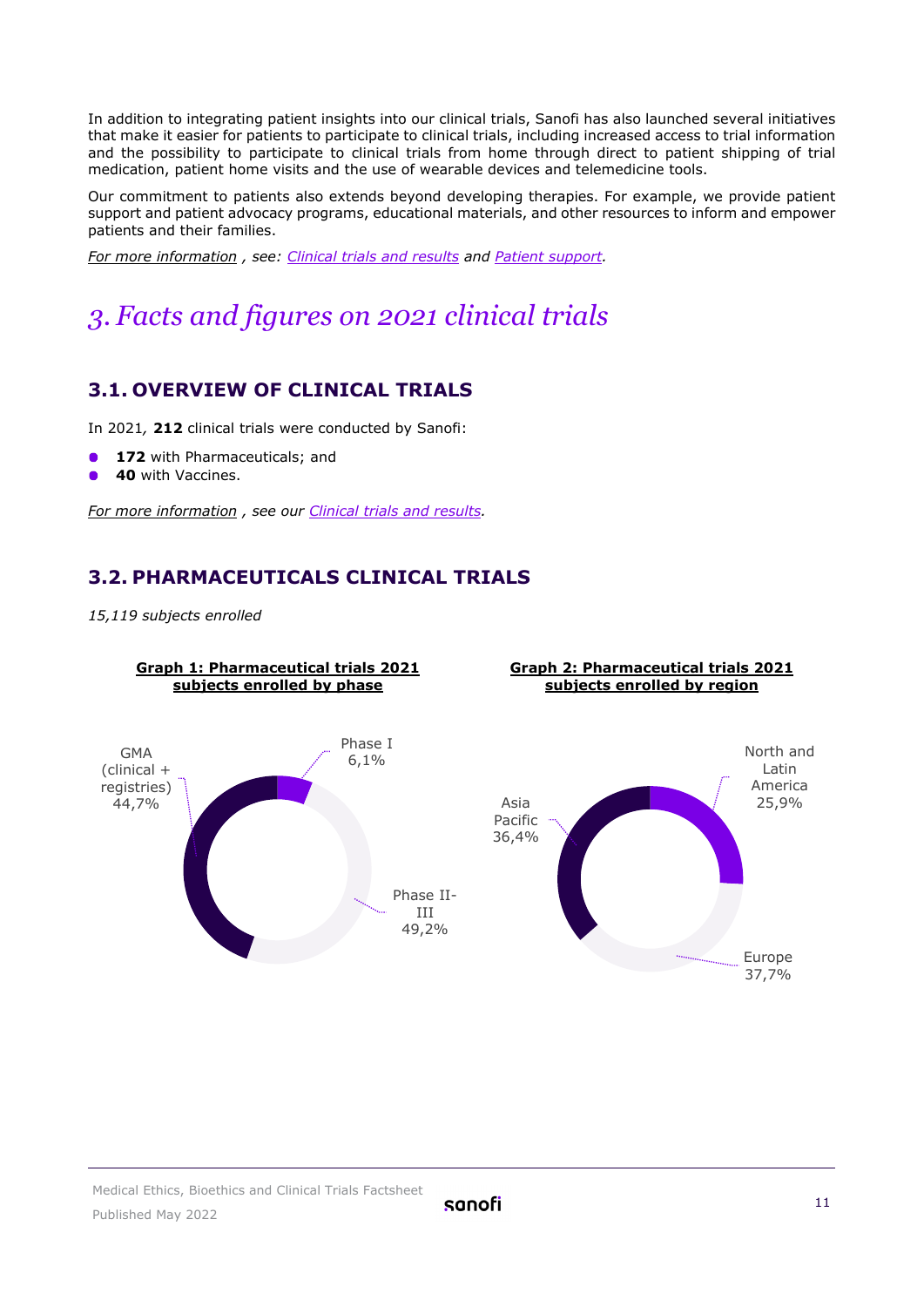#### <span id="page-11-0"></span>**3.3. VACCINES CLINICAL TRIALS**

*28,129 subjects enrolled*



In the event of a deviation, we determine the best course of action according to the severity and occurrence of the situation. Cross-functional investigation panels under the lead of Quality are established to address critical and/or major systematic deviations and/or potential scientific misconduct. A unique tool supports the required investigations and ensures a consistent approach to deviation management. For deviations with potentially critical impact, a rapid quality notification/quality alert process is in place to notify Global Quality management and ensure implementation of corrective and preventive actions, thereby avoiding major or critical impact on data integrity and/or patient safety.

In 2021, for clinical trials sponsored by Sanofi (including Sanofi Pasteur):

- eight cases were identified requiring in-depth investigations versus nine cases in 2020;
- **.** one of the eight cases led to a conclusion of misconduct/serious GCP non-compliance requiring notification to regulatory agencies in the UK (MHRA) and Spain (AEMPS); however, no regulatory actions were initiated by the agencies and the MHRA confirmed that they did not consider this case as a serious breach;
- **o** none of the cases required a rapid quality notification;
- no clinical trials were terminated in 2021 due to misconduct; and
- like in 2020, the reduced number of escalations and investigation panels compared to years prior to the COVID-19 pandemic - may be related to reduced direct monitoring and auditing activities given the limitations in site access due to the pandemic.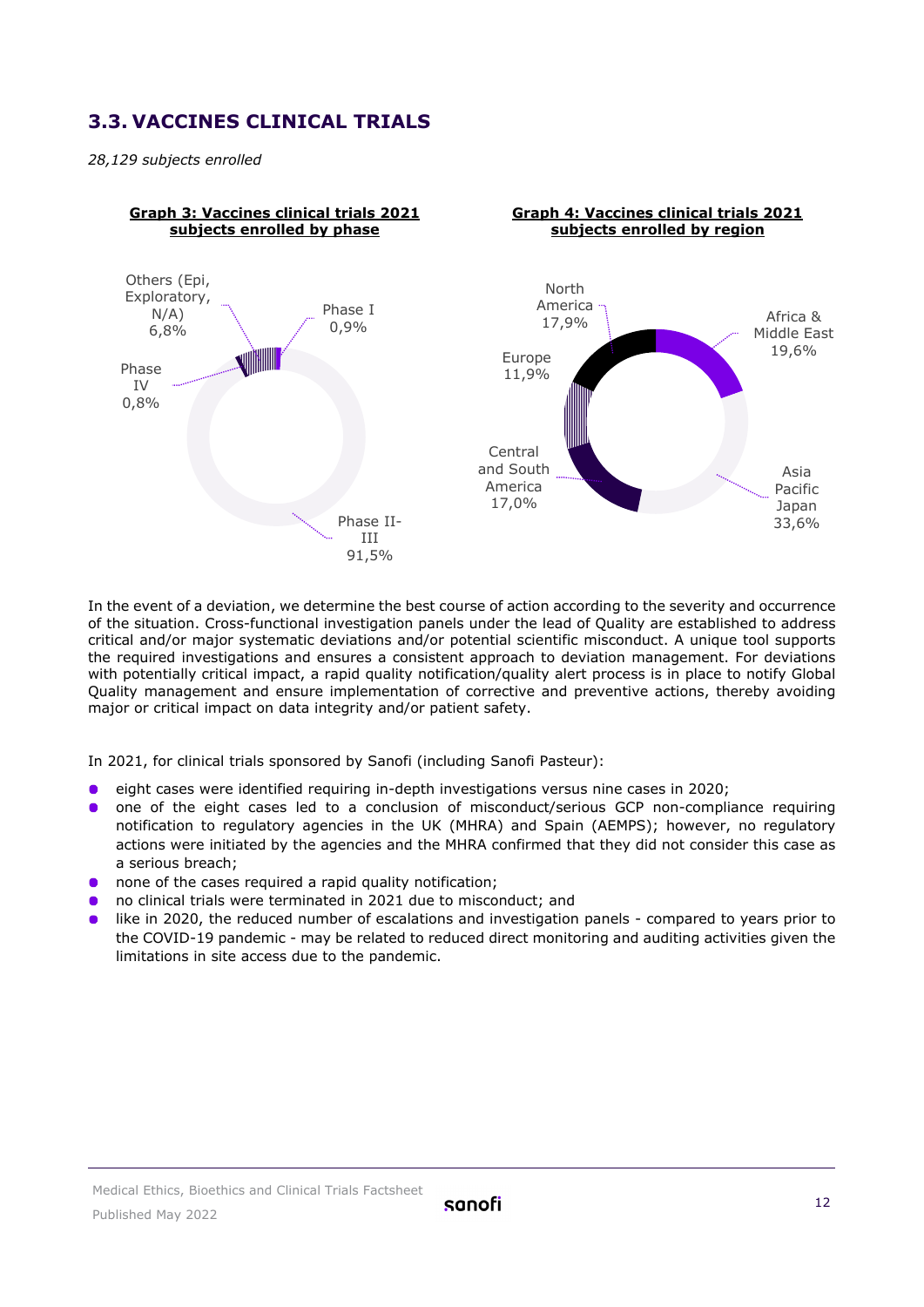#### <span id="page-12-0"></span>**3.4. CLINICAL TRIAL AUDITS**

In 2021, Sanofi conducted 173 audits (Sanofi Pharma - CSO: 133; Sanofi Pasteur - Vaccines: 40) for our clinical trial activities.

**Graph 5: Clinical trial audits by type\* Graph 6: Clinical trial site audits by region**



 **173 Audits 94 Site Audits**

The 133 Pharma audits included 26 Quality checks of risks and covered clinical trials in different chronic diseases: Rare Diseases (27%), Immuno-Inflammation (23%), Oncology (35%), Diabetes (11%) and Cardiovascular (4%). The 40 Vaccines audits included 12 Quality checks of risks and covered clinical trials in different infectious diseases: Seasonal Flu (9%), RSV Infant (8%), Pneumococcal (Skypac, 8%), Meningococcal (MenQuadTT 25%, Meninge 17%), Dengue (17%), New Pertussis (8%), Yellow Fever (8%).

\* An improvement and increase in the number of audits is noted for 2021 as compared to the first year of the COVID-19 pandemic. Remote or hybrid audit types and audit strategies partly compensate the effect of the crisis and ensure best possible coverage of the programs per identified priorities. However, reduced mobility/travel and site accessibility continued to impact the way audit programs were implemented (overall, about 80% of the original programs could be accomplished). Quality continued close cooperation with clinical trial teams to compensate this impact and to best support the teams with issues arising from the COVID-19 crisis; therefore, quality checks of risks were continued to assess appropriateness of Business Continuity Plans implemented to comply with Health Authority guidance and contingency measures.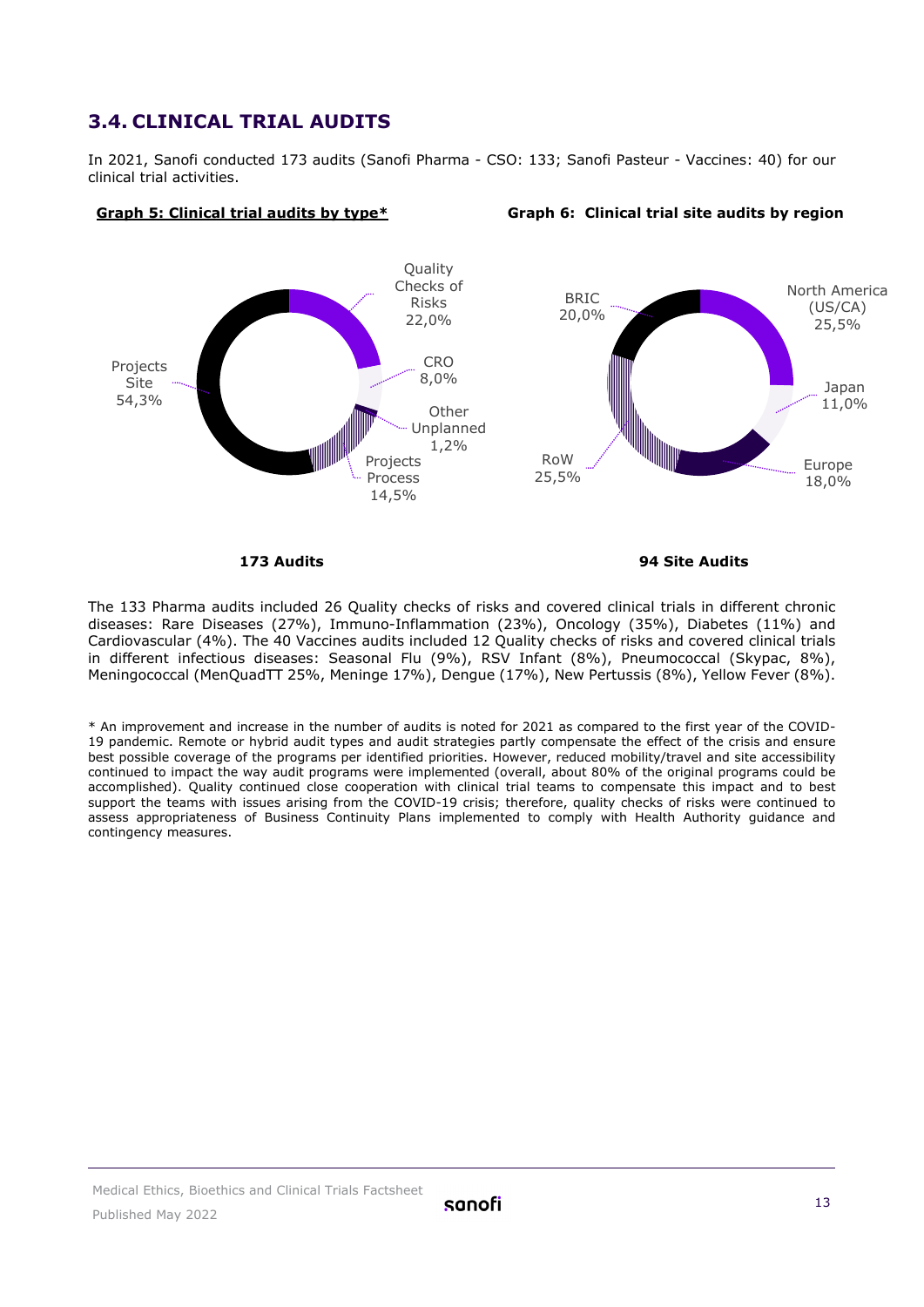#### <span id="page-13-0"></span>**3.5. CLINICAL INSPECTIONS**

Of the 35 inspections([2\)](#page-14-1) by regulatory authorities related to clinical activities carried out in 2021 within the perimeter of Pharmaceuticals and Vaccines, none had critical outcomes resulting in regulatory action from the health authorities.





Medical Ethics, Bioethics and Clinical Trials Factsheet

<sup>&</sup>lt;sup>2</sup>Due to the ongoing COVID-19 pandemic, the number of clinical/GCP inspections remained at about the same level as last year – still lower by about 50% compared to the years prior to the pandemic; several of the inspections continued to be conducted remotely based on exchange of electronic data and documents in combination with interviews via teleor videoconferencing.